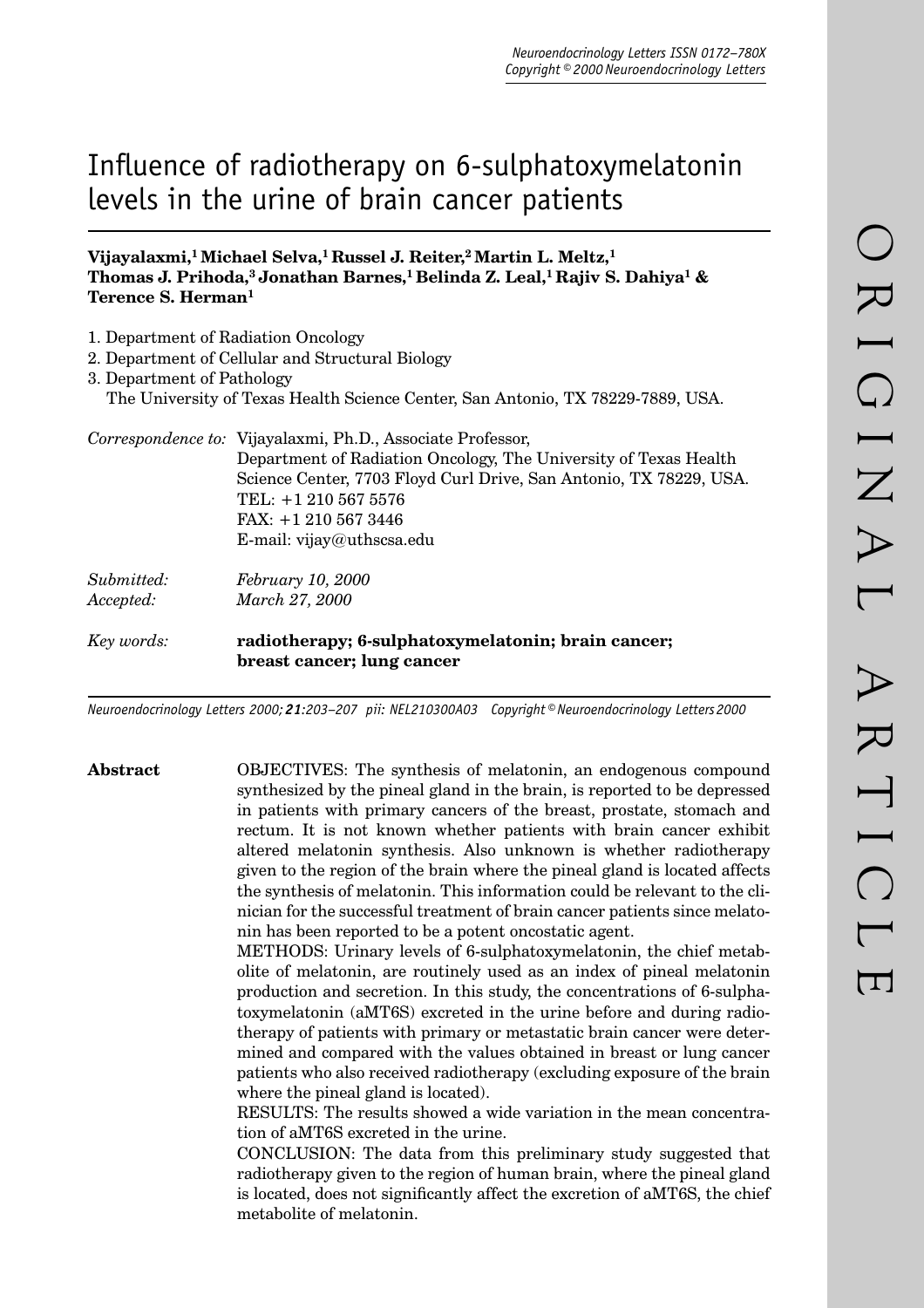### **Abbreviations used**:

aMT6S - 6-sulphatoxymelatonin

# **Introduction**

Melatonin (5-methoxy-N-acetyltryptamine) is a highly conserved molecule, existing in organisms as diverse as algae and humans [1–4]. In mammals including man, it is synthesized and secreted by the pineal gland in the brain. It exhibits a distinct circadian rhythm with maximum production occurring during the night [2, 3, 5, 6]. Melatonin has been reported to participate in the regulation of a number of important physiological processes in mammals. It functions as a soporific  $[7]$  and as a timing signal  $[8]$ . Recent investigations have reported melatonin to be an antioxidant [9–12], capable of scavenging reactive species such as hydroxyl and peroxyl radicals and the peroxynitrite anion [13–18]. The radical scavenging activity of melatonin is hypothesized to be involved in its ability to reduce ionizing radiationinduced genetic damage in peripheral blood lymphocytes collected from healthy human volunteers [19–24]. The radioprotective ability of melatonin was also demonstrated in whole-body irradiated mice, where pre-treatment with melatonin increased survival after exposure to an  $LD_{50/30}$  radiation dose. Melatonin pre-treatment also decreased the extent of radiation-induced genetic damage in both peripheral blood and bone marrow cells of whole-body irradiated mice [25, 26].

The synthesis of melatonin decreases with increasing age of the individual [27, 28] and after exposure to bright light [29]. It has also been reported in some cases to decrease as a result of exposure to extremely low frequency electromagnetic fields [30, 31], intake of alcohol [32, 33], caffeine [34] and certain drugs, such as dexamethasone [35], β-blockers [36] and calcium antagonists [37]. Melatonin production has also been reported to be altered in individuals who experience headaches [38, 39] and in those who suffer from seasonal affective disorder [40]. It is not known if radiotherapy given to the region of the brain where the pineal gland is located affects the synthesis and/or degradation of melatonin. This information could be relevant to the clinician for the successful treatment of primary or metastatic brain cancer patients; melatonin has been shown to be a potent oncostatic agent and to inhibit the growth of experimental tumors *in vivo* [41], including those of the breast [42], liver [43] and prostate [44].

Urinary levels of 6-sulphatoxymelatonin are routinely used as an index of pineal melatonin production and secretion [8]. The current study was designed to investigate the concentrations of 6-sulphatoxymela tonin (aMT6S), the chief enzymatic metabolite of melatonin, excreted in urine before and during radiotherapy of patients with primary or metastatic brain cancer. The data are compared with the values obtained in breast or lung cancer patients who also received radiotherapy (excluding exposure of the brain where the pineal gland is located).

# **Materials and methods**

A protocol approved by the Institutional Review Board of the University of Texas Health Science Center at San Antonio was followed. Informed consent was obtained from patients with primary or metastatic brain cancer who received radiotherapy to the region of pineal gland at the Cancer Therapy and Research Center. Informed consent was also obtained from patients receiving radiotherapy for breast and lung cancers: these patients served as controls. Patients who were taking β- and calcium channel blockers or those who were unable to collect or unreliable to collect 24-hour urine samples were excluded from the study. The radiotherapy was given in fractionated doses, daily Monday through Friday. Each participating patient was asked to collect the first 24-hour urine sample before the radiation exposures began and a second sample one week after the start of radiotherapy, and weekly thereafter until the completion of the course of radiotherapy. A 24-hour urine sample was also collected from some patients at one month after completion of the therapy regimen.

All urine samples were stored at  $20+1$ <sup>o</sup>C and coded before determining the concentration of 6-sulphatoxymelatonin (aMT6S) using a competitive binding radioimmunoassay [45, 46]. Briefly, an aliquot of each urine sample (containing aMT6S) was diluted, mixed with a specific antiserum to aMT6S raised in a sheep, and incubated for 30 minutes at room temperature. A trace amount of 125I-aMT6S (Stockgrand Ltd., Guilford, UK) was then added to this mixture, which was incubated overnight at  $4\pm1$ <sup>o</sup>C. The free and antibody-bound fractions of aMT6S were separated: the free aMT6S fraction was precipitated with dextran-coated charcoal suspension by incubation for 15 minutes at  $4\pm1$ °C, and the radioactivity counted in a gamma counter. A standard curve using known amounts of aMT6S was constructed at the same time. The concentrations of aMT6S in the urine samples were calculated from this standard curve. The aMT6S binding was found to be  $76\%$  with a specificity of 2 pg/ml and a curve correlation of 0.9978. The values were expressed as ng of aMT6S per mg of creatinine.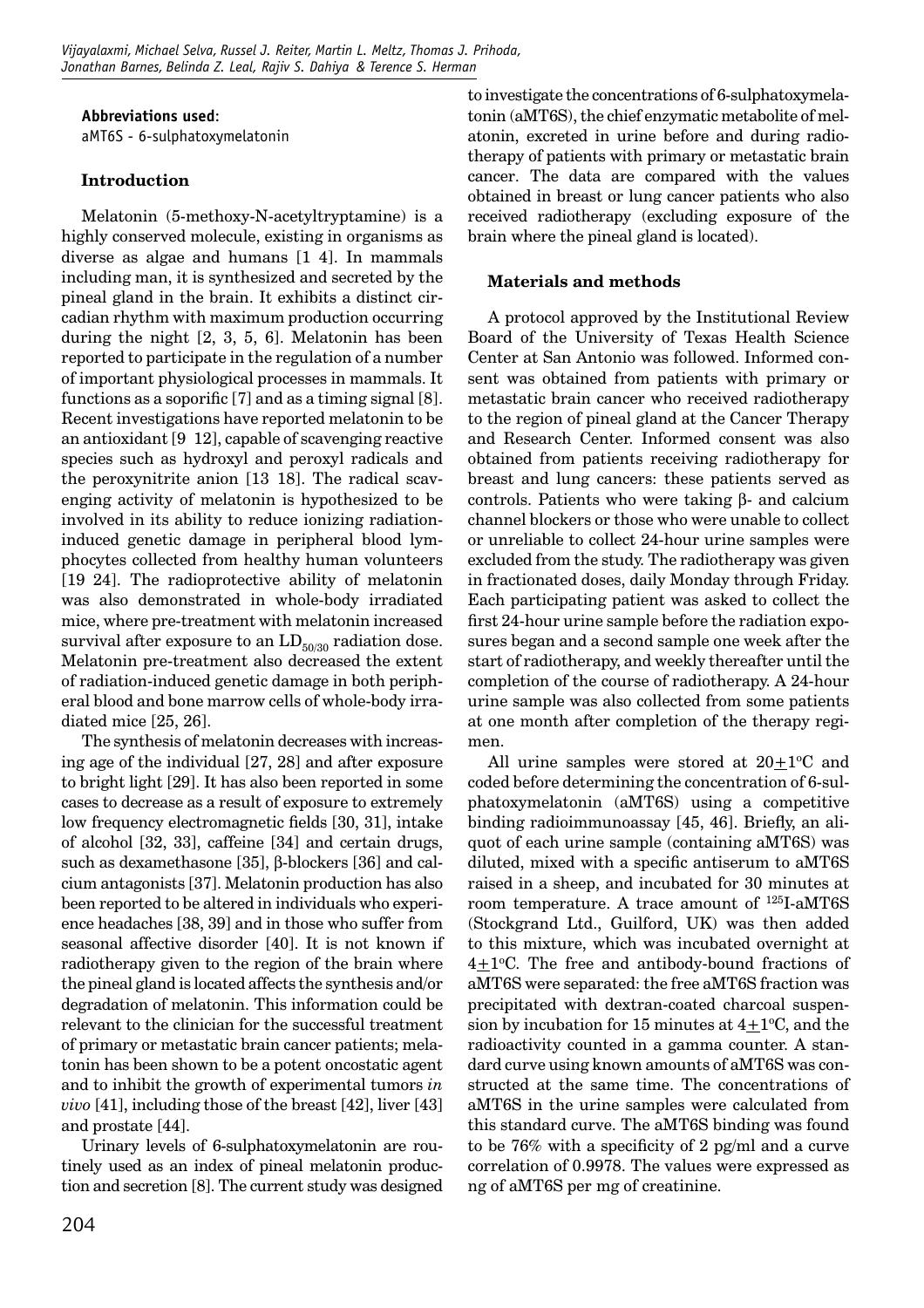**Statistical Analysis**: The data were collected from 9 brain, 7 breast and 2 lung cancer patients and compared between the three types of cancers investigated. The data were also analyzed for the regression of aMT6S excreted in the urine with the radiation dose received by individual cancer patients over their treatment period. These measures were also correlated adjusting for group and patient variability. In addition, based on all available data, the regression estimates of the amount of aMT6S excreted in the urine for each group of patients at 3000, 4000 and 5000 cGy radiation dose were computed.

j

### **Results and discussion**

The results are presented in Table 1. Before, during and after radiotherapy, the mean concentration of aMT6S excreted in the urine was not significantly different between the three cancer patient groups (p=0.72) and showed wide variation. The regression slopes for aMT6S excreted in the urine with increasing radiation dose received by the three cancer patient groups were not significantly different ( $p=0.68$ ). However, brain cancer patient #3 and #6 indicated a linear prediction of aMT6S excretion with

**Table 1.** Concentration of 6-Sulphatoxymelatonin (ng of aMT6S/mg of creatinine) in urine samples of brain cancer patients receiving radiotherapy (cumulative radiation dose in cGy) in the region of pineal gland.

|                                     | <b>Brain Cancer Patients</b>  |                         |             |             |      |              |      |      |      |                 | $(*)$ | p value |
|-------------------------------------|-------------------------------|-------------------------|-------------|-------------|------|--------------|------|------|------|-----------------|-------|---------|
| $\mathbf{1}$                        | cGy                           | $\pmb{0}$               | 900         | 1800        | 2700 | 3600         | 4500 | 5040 | 5260 |                 | 0.0   | 0.8     |
|                                     | aMT6S                         | 15.3                    | 5.5         | 2.8         | 14.4 | 10.6         | 16.3 | 9.0  | 2.4  |                 |       |         |
| $\mathbf{2}^{\prime}$               | cGy                           | 180                     | 900         | 1800        | 2700 | 3600         | 4320 | 5040 | 6300 |                 | 0.1   | 0.5     |
|                                     | aMT6S                         | 7.4                     | 8.6         | $7.6$       | 11.2 | 5.3          | 7.7  | 9.0  | 10.7 |                 |       |         |
| $\overline{3}$                      | cGy                           | $\overline{0}$          | 1260        | 1980        | 3060 | 3420         | 4380 |      |      |                 | 0.8   | 0.0     |
|                                     | aMT6S                         | 20.3                    | 25.9        | 58.1        | 28.9 | 28.2         | 37.8 |      |      |                 |       |         |
| 4                                   | cGy                           | $\pmb{0}$               | 800         | 2600        | 3400 | 4000         |      |      |      |                 | 0.2   | 0.6     |
|                                     | aMT6S                         | 10.0                    | 10.2        | 6.5         | 10.7 | $6.8\,$      |      |      |      |                 |       |         |
| 5                                   | cGy                           | $\pmb{0}$               | 1000        | 2000        | 2800 | 4000         |      |      |      |                 | 0.1   | 0.7     |
|                                     | aMT6S                         | 2.2                     | 11.0        | 2.6         | 3.5  | 8.7          |      |      |      |                 |       |         |
| 6                                   | cGy                           | 400                     | 1200        | 2200        | 3200 |              |      |      |      |                 | 1.0   | 0.0     |
|                                     | aMT6S                         | 10.2                    | 15.3        | 17.2        | 21.2 |              |      |      |      |                 |       |         |
| $\overline{7}$                      | cGy                           | $\pmb{0}$               | 1000        | 2600        | 3600 |              |      |      |      |                 | 0.1   | 0.7     |
|                                     | aMT6S                         | 9.5                     | 13.8        | 21.2        | 10.3 |              |      |      |      |                 |       |         |
| 8                                   | cGy                           | $\pmb{0}$               | 2200        | 3400        | 4000 |              |      |      |      |                 | 0.2   | 0.5     |
|                                     | aMT6S                         | 3.5                     | 8.7         | 2.0         | 13.2 |              |      |      |      |                 |       |         |
| $\overline{9}$                      | cGy                           | $\overline{\mathbf{0}}$ | 1000        | 2800        | 3000 |              |      |      |      |                 | 0.0   | 0.8     |
|                                     | aMT6s                         | 10.7                    | 7.6         | 12.6        | 5.7  |              |      |      |      |                 |       |         |
|                                     | <b>Breast Cancer Patients</b> |                         |             |             |      |              |      |      |      |                 |       |         |
| $\mathbf{1}$                        | cGy                           | $\pmb{0}$               | 720         | 1620        | 2520 | 3240         | 4140 | 5100 | 5900 | $\star \star$   | 0.3   | 0.2     |
|                                     | aMT6S                         | 13.7                    | 19.0        | 16.5        | 12.0 | 20.7         | 16.4 | 24.4 | 19.3 | 29.6            |       |         |
| $\mathbf{2}^{\prime}$               | cGy                           | $\overline{0}$          | 720         | 1800        | 2880 | 3600         | 4500 | 5400 | 6120 | $\overline{**}$ | 0.0   | 0.9     |
|                                     | aMT6S                         | 7.1                     | 8.5         | 10.1        | 11.4 | 9.8          | 8.5  | 7.3  | 8.1  | 9.2             |       |         |
| 3                                   | cGy                           | $\overline{\text{o}}$   | 720         | 1620        | 2520 | 3420         | 4320 | 5220 | 6120 |                 | 0.2   | 0.2     |
|                                     | aMT6S                         | 3.3                     | 5.4         | 4.8         | 4.0  | 5.4          | 5.4  | 7.2  | 4.4  |                 |       |         |
| $\overline{4}$                      | cGy                           | $\pmb{0}$               | 1000        | 2000        | 3000 | 4000         | 5000 | 6000 |      | $\star\,\star$  | 0.0   | 1.0     |
|                                     | aMT6S                         | 9.2                     | 8.6         | 10.1        | 10.3 | 11.4         | 10.5 | 7.5  |      | 9.7             |       |         |
| 5                                   | cGy                           |                         |             |             |      |              |      |      |      |                 |       |         |
|                                     |                               | $\pmb{0}$               | 1200        | 1600        | 2800 |              | 5600 |      |      | $\star\star$    | 0.6   | 0.1     |
|                                     | aMT6S                         | 1.4                     | 7.8         | 1.6         | 5.4  | 4000<br>15.8 | 10.9 |      |      | 11.0            |       |         |
|                                     | cGy                           | $\pmb{0}$               | 1000        | 2000        | 2800 | 3800         | 4800 | 6000 |      |                 | 0.5   | 0.1     |
|                                     | aMT6S                         | 2.9                     | 6.9         | 3.0         | 5.0  | 10.3         | 6.1  | 9.6  |      |                 |       |         |
|                                     | cGy                           | $\pmb{0}$               | 800         | 1800        | 2600 | 3600         |      |      |      |                 | 0.2   | 0.5     |
|                                     | aMT6S                         | 12.3                    | 13.2        | 11.8        | 9.9  | 12.1         |      |      |      |                 |       |         |
|                                     |                               |                         |             |             |      |              |      |      |      |                 |       |         |
|                                     | Lung Cancer Patients          |                         |             |             |      |              |      |      |      | $\star$ $\star$ |       |         |
|                                     | cGy                           | $\pmb{0}$               | 1000        | 2000        | 3000 | 3800         | 4800 |      |      |                 | 0.2   | 0.2     |
| 6<br>$\overline{7}$<br>$\mathbf{1}$ | aMT6S                         | 11.9                    | 20.1        | 13.4        | 19.9 | 19.1         | 15.3 |      |      | 23.3            |       |         |
| $\overline{c}$                      | cGy<br>aMT6S                  | 600<br>2.2              | 1000<br>9.4 | 2800<br>2.4 |      |              |      |      |      |                 | 0.1   | 0.8     |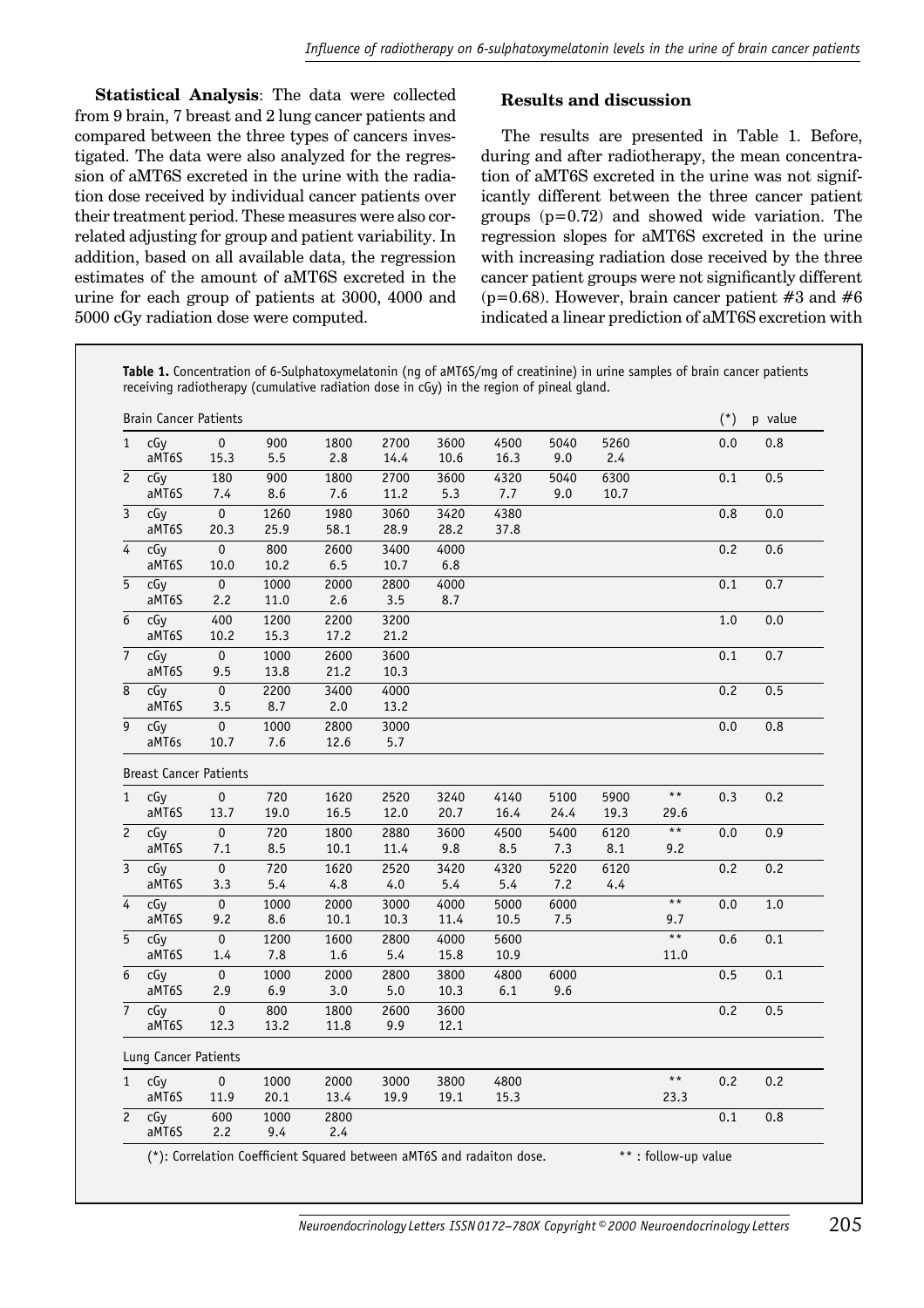the cumulative radiation dose received, with p-values of 0.03 and 0.02, respectively. When computed for the best fit for exposure to similar radiation doses of 3000, 4000 and 5000 cGy, the data indicated that the concentration of aMT6S excreted in the urine of brain cancer patients (12.7, 13.7 and 14.7, respectively) were higher than those observed in breast (9.6, 10.1 and 10.7, respectively) and lung cancer patients (10.4, 10.4 and 10.4, respectively). When the data were all pooled and analyzed by adjusting the two sources of variability (cumulative radiation dose and the type of cancer), the partial correlation of aMT6S and radiation dose was found to be  $0.32$  ( $p=0.003$ ). Within groups, this partial correlation was  $0.25$  (p= $0.12$ ), 0.41 ( $p=0.007$ ) and 0.37 ( $p=0.32$ ) for brain, breast and lung cancer patients, respectively. Perhaps, the larger correlation observed in breast cancer patients  $(p=0.007)$  could be due to receiving higher doses of radiation. For some patients, a curvilinear fit was better compared to the linear fit, but several patients had only 4 urine collection points and a full analysis of this more complicated model was not possible.

A careful examination of the records of patients who participated in this study indicated intake of a variety of drugs (other than those which are shown to have an influence on melatonin synthesis, as mentioned in the introduction). These included ambien, azmacort, dilantin, diazepam, tagamet, tylenol and zocor. Four brain cancer patients (#1, 2, 8 and 9) and one lung cancer patient (#1) were taking dilantin in various dose regimens. The possible effect of this drug on the mean aMT6S level excreted in the urine was evaluated using the analysis of variance test. The radiation exposure was used as a covariate and the drug was tested as a factor and for interaction with the type of cancer. The drug was found to have no significant effect on the mean aMT6S level excreted in the urine.

The data from this preliminary study suggests that radiotherapy given to the region of the human brain where the pineal gland is located does not signifi cantly affect the excretion of the chief melatonin metabolite during treatment. The evidence for a linear relationship between aMT6S excretion and cumulative radiation dose in two brain cancer patients (#3 and 6) could be due to an enhanced synthesis of melatonin or due to an increase in the metabolic degradation of melatonin (resulting in greater amounts of aMT6S excretion in the urine). The urinary excretion level of aMT6S was the highest recorded for patient #3 (58.1 ng/mg creatinine) and the patient was observed to have difficulty to stay awake during weekly checkups: based on this one patient, it is not possible to conclude the increased

excretion of aMT6S is due to increased synthesis of melatonin, which in turn is the result of the radiotherapy given to the region of the brain where the pineal gland is located. Investigations with larger numbers of cancer patients and long-term follow-ups are necessary to determine possible differences in melatonin synthesis and degradation.

#### REFERENCES

- 1 Reiter RJ. The pineal gland and its hormones in the control of reproduction in mammals. Endocrine Rev 1980; **1**:109–131.
- 2 Reiter RJ. Melatonin: The chemical expression of darkness. Mol Cell Endocrinol 1991; **79**:c153–c159.
- 3 Reiter RJ. Pineal melatonin: Cell biology of its synthesis and of its physiological interactions. Endocrine Rev 1991; **12**:151–180.
- 4 Poeggler B. Melatonin and the light-dark zeitgeber in vertebrates, invertebrates and unicellular organisms. Experientia 1993; **49**:611–613.
- 5 Ebadi M. Regulation of the synthesis of melatonin and its significance to neuroendocrinology. In: The Pineal Gland (Ed. Reiter, RJ.). New York: Raven Press; 1984. p 1–38.
- 6 Waldhauser F, Dietzel M. Daily and annual rhythms in human melatonin secretion: Role in puberty control. Ann NY Acad Sci 1985; **453**:205–214.
- 7 Ian JE, Espezel H, Gaulden KJ. Melatonin in sleep disorders in children with developmental disabilities. In: "Melatonin in psychiatric and neoplastic disorders" (Eds. Shaffi M and Shaffi SL). Washington: American Psychiatric Press; 1998. p 169–190.
- 8 Arendt J. Melatonin and the mammalian pineal gland. London: Chapman and Hall; 1995.
- 9 Reiter RJ, Melchiorri D, Sewerynek E, Poeggler B, Barlow-Walden LR, Chang JI, et al. A review of the evidence supporting melatonin's role as antioxidant. J Pineal Res 1995; **18**:1–11.
- 10 Benot S, Goberna R, Reiter RJ, Garcia-Maurino S, Osuna C, Guerrero JM. Physiological levels of melatonin contribute to the antioxidant capacity of human serum. J Pineal Res 1999; **27**:59–64.
- 11 Tesoriere L, D'Arpa D, Conti S, Giaccone V, Pintaudi AM, Livrea MA. Melatonin protects human red cells from oxidative hemolysis: new insights into radical-scavenging activity. J Pineal Res 1999; **27**:95–105.
- 12 Reiter RJ. Oxidative damage to nuclear DNA: amelioration by melatonin. Neuroendocrine Lett 1999; **20**:145–150.
- 13 Tan DX, Chen LD, Poeggeler B, Manchester LC, Reiter RJ. Melatonin: a potent, endogenous hydroxyl radical scavenger. Endocr J 1993; **1**:57–60.
- 14 Tan DX, Manchester LC, Reiter RJ, Plummer BF, Hardies LJ, Weintraub ST, et al. A novel melatonin metabolite, cyclic 3-hydroxymelatonin: A biomarker of in vivo hydroxyl radical generation. Biochem Biophys Res Commun 1998; **253**:614–620.
- 15 Pieri C, Marra M, Moroni F, Recchioni R, Marcheselli F. Melatonin: a peroxyl radical scavenger more effective than vitamin E. Life Sci 1994; **55**:PL271–276.
- 16 Gilad E, Cuzzocrea S, Zingarelli B, Salzman AL, Szaba C. Melatonin is a scavenger of peroxynitrite. Life Sci 1997; **60**:PL169–174.
- 17 Reiter RJ. Antioxidant actions of melatonin. Adv Pharmacol 1997; **38**:103–117.